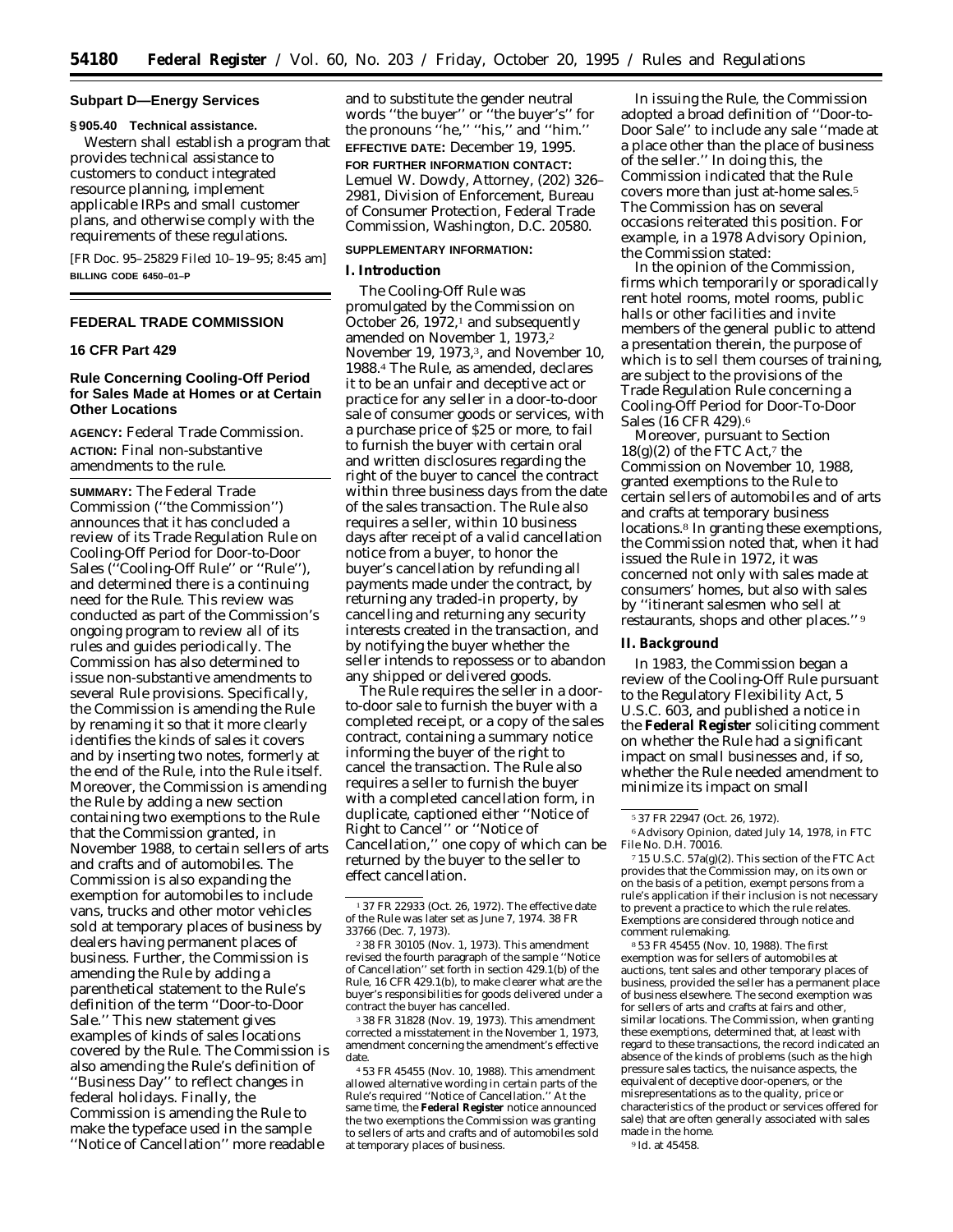businesses.10 After reviewing the comments received, the Commission determined that there was a continuing need for the Rule and that there was no basis to conclude that the Rule had a significant impact on small businesses.11 At the same time, the Commission proposed and solicited comments on two limited exemptions and on non-substantive amendments permitting alternative methods of compliance with the Rule's notice requirements.12 The Commission adopted these proposals on November 10, 1988.13

In 1992 the Commission determined, as part of its oversight responsibilities, to review periodically all of its rules and guides. The information obtained from such reviews assists the Commission in identifying those rules and guides that warrant modification or rescission.

On April 15, 1994, pursuant to the Commission's regulatory review project, the Commission published in the **Federal Register** a notice requesting public comments concerning the Rule's costs and benefits, its overall regulatory and economic impact, and the current need for the Rule.14 The **Federal Register** notice specifically asked for comment on whether the Rule should continue to cover sales made at temporary and short-term places of business, such as hotel rooms, convention centers, fairgrounds and restaurants. Moreover, the Commission specifically requested comments on whether the two existing exemptions to the Rule for sellers of automobiles and of arts and crafts at temporary places of business should be continued or expanded. Specifically, the Commission asked if the exemption covering arts and crafts sold at fairs and other, similar places should be expanded to include garden equipment, fencing materials and other non-crafts. The Commission also asked if the current exemption for automobiles sold at auctions, tent sales and other temporary places of business (provided the seller has a permanent place of business) should be expanded to include pickup trucks, vans, trucks and campers. Last, the Commission sought comment on its proposal to eliminate the outdated list of federal holidays given in the Rule's definition of ''Business Day'' and to replace it with a general statement that federal holidays are excluded from the Rule's three-day cancellation period.

**III. Summary and Analysis of Comments**

The April 15, 1994, **Federal Register** notice gave all interested persons 30 days to submit, in writing, their data, views and arguments concerning the existing Rule and any proposed amendments or exemptions to it. The Commission received comments from ten organizations, consisting of two door-to-door sellers, three trade associations representing door-to-door sellers, four associations representing consumer interests, and the Office of the Attorney General of the State of Iowa.15

*(A) Responses to the Federal Register Notice's Regulatory Review Questions*

## 1. Summary

The first six questions posed by the **Federal Register** notice were general ones, such as whether the Commission should retain the Rule and what are the Rule's costs and benefits. All ten commenters responded to the first two questions concerning retention and/or modification of the Rule by urging the Commission to keep the Rule. All commenters, however, either proposed or endorsed one or more of the amendments to the Rule described in subsections B, C and D *infra.* Only a few comments specifically addressed any of the four remaining questions concerning

#001. Craftmatic Organization, Inc. (''CO''), a door-to-door seller of mattresses.

#002. American Association of Retired Persons (''AARP''), a representative of retired people throughout the country.

#003. International Hearing Society (''IHS''), a representative of hearing aid specialists located throughout the country and abroad.

#004. National Automobile Dealers Association (''NADA''), a representative of automobile and truck retailers located throughout the country.

#005. UAW–GM Legal Services Plan (''UAW– GM''), a representative of automobile workers and retirees through 70 law offices located throughout the country.

#006. Direct Selling Association (''DSA''), a representative of more than 150 companies that sell products by personal presentation, primarily at buyers' homes.

#007. State of Iowa Department of Justice (''IA DOJ''), the Consumer Protection Division of the Iowa Attorney General's office.

#008. Legal Aid Society of Dayton, Inc. "LASOD"), a representative of consumer interests in Dayton, Ohio.

#009. National Association of Consumer Agency Administrators (''NACAA''), a representative of government consumer protection agencies at the municipal, county and state levels, with associate members in the consumer affairs departments of federal agencies.

#010. World Media International, Inc. (''WMI''), a door-to-door seller of various products.

the costs and benefits of the Rule, its possible conflict with other laws, and recent changes in relevant technology or economic conditions.

DSA stated that the Rule benefits both consumers and sellers, that it imposes no costs on consumers and only minimal printing costs on sellers, and that it does not conflict with other federal or state and local laws because the Rule sets a minimum national standard, leaving the states free to enact greater consumer protections.16 IA DOJ stated that the Rule benefits both consumers and sellers and imposes, at most, only negligible costs on consumers. It also stated the Rule imposes only negligible burdens on sellers, and that, although the Rule does overlap state laws, it does not thereby create any problems because it sets only minimum standards.17 NACAA stated that the Rule imposes no significant costs or burdens on consumers and is not overly burdensome on businesses. NACAA also stated that, although the Rule overlaps many state cooling-off statutes, there is no conflict because the Rule rightly sets only a minimum standard and the states should be free to require greater buyers' cancellation rights if they choose.18

### 2. Analysis

The comments indicate that the Rule provides substantial benefits to consumers without imposing unreasonable costs on sellers or others. Although most commenters proposed specific amendments, they were unanimous in stating that the Commission should retain the Rule.

*(B) Responses to the Federal Register Notice's Questions Concerning Sales at Places Other Than the Regular Place of Business of the Seller*

## 1. Summary

The **Federal Register** notice contained four questions concerning the Rule's coverage of sales made at temporary places of business. The first asked whether sales at temporary business locations involve the kinds of problems associated generally with door-to-door sales. Comments from buyers' representatives stated that one or more of the problems described in the **Federal Register** notice as recurrent with inhome sales (*e.g.,* the prevalence of high pressure sales and failure to disclose the purpose of the contact) are frequently also associated with sales at temporary business locations. Several of these commenters noted that sellers using

<sup>10</sup> 48 FR 9032–34 (Mar. 3, 1983).

<sup>11</sup> 52 FR 29539 (Aug. 10, 1987).

<sup>12</sup> *Id.*

<sup>13</sup> 53 FR 45455 (Nov. 10, 1988).

<sup>14</sup> 59 FR 18008 (Apr. 15, 1994).

<sup>&</sup>lt;sup>15</sup>The list below includes the commenter's name, along with an acronym in parenthesis, the public record document number assigned to the comment by the Commission's Secretary, and a general description of the commenter. For the remainder of this Notice, each comment will be cited by the acronym and document number.

<sup>16</sup> DSA, #006, pp. 2–4.

<sup>17</sup> IA DOJ, #007, pp. 2–4.

<sup>18</sup>NACAA, #009, pp. 2–4.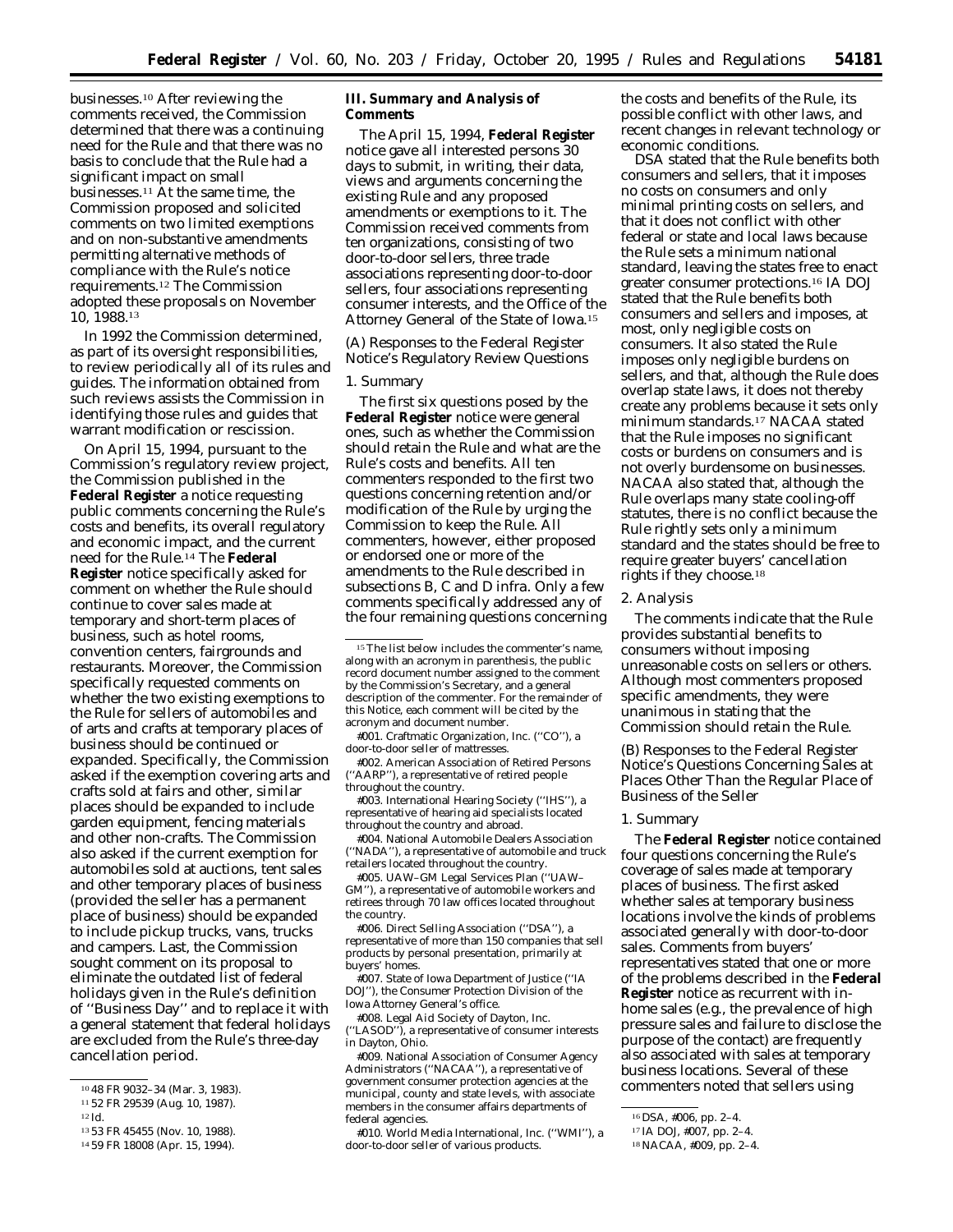temporary business locations often pressure consumers into making immediate purchase decisions.19 IA DOJ cited examples where direct sellers lure consumers to temporary locations with promises of ''free'' items or services only to surprise consumers with highpressure sales pitches.20

IA DOJ and NACAA observed that consumer protection agencies frequently encounter direct sellers that use hotel conference rooms and banquet halls to sell expensive items of dubious value, such as books or tapes describing getrich-quick schemes, multi-level marketing plans, business opportunities and overpriced rugs.21 These sellers, according to these commenters, often draw consumers to the sites by advertising self-help seminars or other non-sales activities, and then use misrepresentations and high pressure tactics to sell their products or services.22 IA DOJ also stated that it is a nuisance for consumers to be drawn out of their homes by promises of free merchandise or information, only to be faced with a high-pressure sales pitch touting goods or services that ultimately prove to be of little value.23

Another question asked whether certain types of temporary business locations (*e.g.,* fairgrounds, convention centers, restaurants or dormitories) are more or less likely to be associated with the problems found in door-to-door selling. IA DOJ stated that these problems occur just as frequently at temporary businesses located in retail settings as they do at other temporary business locations.24 The commenter said, however, that problems found in door-to-door selling are less likely to occur when selling takes place at temporary sites set up at events where the primary focus is not on selling products to consumers.25 NACAA expressed concern that, when direct sellers use convention centers, rented halls and college dormitory lounges, some consumers may believe that the seller has been approved or screened by the owners or operators of the facility.26

With respect to sales at auctions, IA DOJ and NACAA stated that there is a high potential for deception in such settings because consumers have little time to evaluate their purchases.<sup>27</sup> NACAA commented that ''shills'' are

- 21 IA DOJ, #007, p. 5; NACAA, #009, p. 5.
- 22 *Id.* 23 IA DOJ, #007, p. 6.
- 24 *Id.*
- 25 *Id.*
- 26NACAA, #009, p. 6.
- 27 IA DOJ, #007, p. 6; NACAA, #009, p. 5.

sometimes used at rug auctions to drive up bids to inflated prices.28 NACAA commented further that consumers purchasing automobiles at auctions sometimes do not understand that they may not be protected by warranties applicable in sales made at dealers' lots.29 On the other hand, IA DOJ believed that the surprise sale solicitations that are often associated with hotel seminars are not common at auction sales and that consumers who attend auctions are generally not pressured to buy.30

IA DOJ stated that problems with sales at temporary business locations are substantially mitigated if the seller has a permanent place of business in the consumer's area.31 If, however, there is no permanent place of business near the consumer, IA DOJ believed that consumers derive no benefit from the fact that the seller has a permanent place of business elsewhere.32

The third question asked whether the Rule should continue to apply to sales solicited at temporary business locations. The five commenters that responded to this question stated that the Rule should continue to apply to such sales.33 DSA stated that the Commission should not reduce the level of protection consumers now enjoy under the Rule.34 IA DOJ offered the following reasons for applying the Rule to sales at temporary business locations:

In our experience, door-to-door sales persons rarely offer to give the consumer a day to think about a purchase and return the next day to consummate the sale. They pressure the consumer to buy the day they stop at the consumer's home. Similarly, sellers from temporary business locations are often in the consumers' community for only a day or two. These sellers often represent that consumers must buy during the seller's presence in the community. In addition, such sellers often lure consumers to the temporary site with promises of free merchandise or services, only to surprise consumers with high-pressure sales pitches for high-priced merchandise. Consumers who purchase from permanent business locations also can visit the business in person to request refunds and file complaints. In addition, sellers with permanent business locations in a community have greater incentive to deal fairly with their customers. These significant benefits are not available to consumers who purchase from door to door sellers or from those who sell from temporary business locations.35

33AARP, #002, p. 4; DSA, #006, p. 3; IA DOJ, #007, p. 7; LASOD, #008, p. 2; NACAA, #009, p. 4. 34 DSA, #006, p. 4.

The fourth question concerning sales at temporary business locations sought comments on whether the current exemption for arts and crafts sold at fairs and similar places should be expanded to include other products, such as garden equipment, fencing materials and other non-crafts. The two commenters responding both opposed expanding this exemption. The IA DOJ stated that consumers attending these fairs, in many instances, lack sufficient time to consider making purchases.<sup>36</sup> NACAA noted that expanding this exemption would allow unscrupulous marketers to avoid Rule coverage.37

The **Federal Register** notice also sought information on whether the current exemption for automobiles sold at auctions, tent sales and other temporary places (provided the seller has a permanent place of business) should be expanded to include trucks, campers and vans. NADA stated that this exemption should be expanded because the reasoning the Commission used in exempting the sale of automobiles at temporary business locations would apply with equal force to sales of pickup trucks, vans, trucks and campers.38

NACAA, on the other hand, opposed extending the exemption to trucks, vans and campers because it has strong reservations about the current exemption for sales of automobiles at temporary business locations.39 Specifically, NACAA believed that consumers purchasing motor vehicles at auctions sometimes do not understand that they may not be protected by warranties that would be applicable to sales made at dealers' lots. NACAA also believed that consumers may not perceive agreements they make at temporary locations as binding. For these reasons, NACAA opposed extending the exemption to include vehicles that may be even more expensive than cars.40

In addition to opposing expanding the automobile exemption, NACAA proposed a modification to this exemption to ensure that ''curbstoners'' are covered by the Rule.41 NACAA stated that ''curbstoners'' (dealers who sell automobiles by posing as an

- 39NACAA, #009, p. 7.
- 40 *Id.*

<sup>19</sup> IA DOJ, #007, p. 5; LASOD, #008, p. 2; NACAA, #009, p. 5.

<sup>20</sup> IA DOJ, #007, p. 7.

<sup>28</sup>NACAA, #009, p. 5.

<sup>29</sup> *Id.* at 7.

<sup>30</sup> IA DOJ, #007, pp. 6–7.

<sup>31</sup> *Id.*

<sup>32</sup> *Id.*

<sup>35</sup> IA DOJ, #007, p. 2.

<sup>36</sup> *Id.* at 8.

<sup>37</sup>NACAA, #009. p. 6.

<sup>38</sup>NADA, #004, p. 1. The Commission received a similar suggestion when it solicited comments before granting the automobile exemption. Because, however, the Commission had not specifically sought comment on exempting such other vehicles, the Commission concluded that adequate notice to the public had not been given at that time to justify the broader exemption.

<sup>41</sup> *Id.*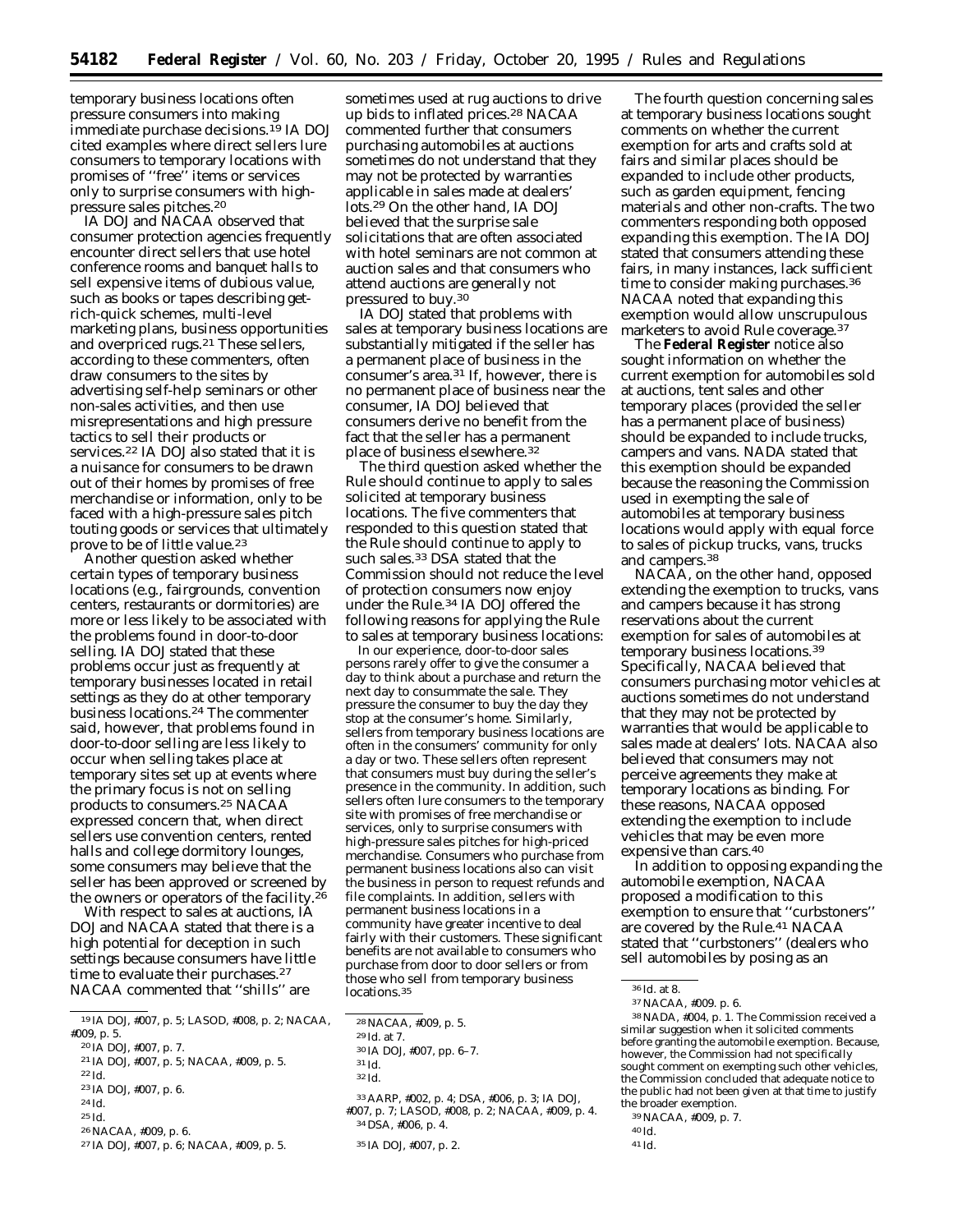individual selling a personal vehicle) often make sales by misrepresenting the mechanical condition of the car and by rolling back the odometer. Many ''curbstoners,'' according to NACAA, are included in the exemption because they have a permanent business location.

#### 2. Analysis

The Commission has determined that the Rule should continue to apply to sales at temporary business locations. The Rule specifically excludes sales that take place at the seller's ''place of business,'' which is defined as the seller's ''main or permanent branch office or local address.'' 42 The term ''local address,'' as it is used in the definition of ''place of business,'' means a permanent local address of the seller. Thus, a seller's temporary business location does not constitute a ''local address.'' Such temporary places of business include facilities rented on a temporary and short-term basis, such as hotel rooms, convention centers, fairgrounds and restaurants. In addition, sales occurring at other places that are not the seller's place of business, such as a buyer's workplace or dormitory lounge, are covered by the Rule.

The Commission also has determined to retain the exemptions for sellers of arts and crafts and of automobiles sold at temporary places of business. In addition, the Commission has decided to expand the automobile exemption to cover all motor vehicles sold at a dealer's temporary place of business (provided the dealer has a permanent sales location). In the Commission's view, there is no compelling reason to distinguish cars from other kinds of motor vehicles sold under the same circumstances.

The Commission has determined that modifying the exemption for automobiles to bring ''curbstoners'' under the Rule is not necessary. The problems with ''curbstoners'' that NACAA raises are not those that the Cooling-Off Rule was designed to correct. Other laws regulate such practices. Most ''curbstoners'' are covered by the Commission's Used Car Rule.43 If the seller displays a Buyers

Guide required by the Used Car Rule, consumers are likely to infer that the seller is a used car dealer rather than a private individual selling a personal vehicle. ''Curbstoners'' who fail to comply with the Used Car Rule are subject to an enforcement action by the Commission. If a state's consumer protection law authorizes enforcement of FTC Rules, that state's law enforcement agencies can also bring enforcement actions against ''curbstoners'' for violating the Used Car Rule. Similarly, odometer tampering is prohibited by federal law.44 The U.S. Department of Justice enforces this law, and state Attorneys General can also bring actions under the federal odometer law against ''curbstoners'' that roll back odometers.45

Lastly, the Commission has decided against expanding the arts and crafts exemption. The comments do not support adding more transactions to this exemption. Furthermore, expanding the exemption could create confusion as to what sales at fairs and similar places are covered by the Rule.

## *(C) Responses to the Federal Register Notice's Remaining Questions*

### 1. Summary

The Rule requires door-to-door sellers to offer buyers a cooling-off period of three business days from the date of the transaction. The current Rule defines ''Business Day'' as:

Any calendar day except Sunday or the following business holidays: New Year's Day, Washington's Birthday, Memorial Day, Independence Day, Labor Day, Columbus Day, Veterans' Day, Thanksgiving Day, and Christmas Day.

The **Federal Register** notice sought comment on whether this definition should be modified to refer to ''any federal holiday'' rather than listing the specific holidays. The amendment would enable the Rule automatically to take into account any changes in federal holidays. Since promulgation of the Rule, the federal George Washington's Birthday holiday has been replaced with the Presidents' Day holiday and a new federal holiday honoring the birthday of Martin Luther King, Jr., has been adopted. The Commission's proposed amendment would have corrected the existing Rule's out-of-date listing of holidays and avoided the need for

Three commenters addressed the proposal to amend the Rule's definition of ''business day.'' IA DOJ supported the proposed amendment.46 NACAA opposed it, arguing that the Rule should specifically list the federal holidays so that consumers can readily identify them.47 CO stated that the proposal should be revised to take into account the fact that, under some state laws or local ordinances, Saturday is not considered a business day. To avoid confusion, CO suggested that the following sentence be added to the proposed amendment: ''This definition shall take precedence over state or local law or ordinance." 48

### 2. Analysis

The Commission has decided to amend the Rule's definition of ''business day'' by updating the list of federal holidays. This listing will allow both consumers and sellers to identify precisely those dates covered by the Rule's cancellation period. The Commission, however, has determined not to add to the definition of ''business day'' a sentence stating that the Rule's definition takes precedence over state or local law. The Rule does not preempt state laws or local regulations providing cancellation rights that are substantially the same or greater than that provided by the Rule.<sup>49</sup>

Further, the Notice of Cancellation that consumers receive at the time they sign the contract states exactly what cancellation period applies to their transaction. This notice has a space where the seller is required to write in the specific time when the cancellation period ends: ''To cancel this transaction, mail \* \* \* this cancellation notice \* \* \* to \_\_\_\_\_\_\_\_\_\_\_ not later than midnight of (date) \_\_\_\_\_\_\_\_.'' Thus, sellers can factor in time periods and days excluded by state law in calculating when the cancellation period ends. The Rule in essence only provides a right to have a minimum of three business days to cancel, as business days are counted under the Rule.

### *(D) Proposals Raised by Commenters*

### 1. Summary

The commenters, in response to the Commission's request for suggestions on how the Rule might be modified, suggested a total of ten different amendments to the Rule. The five

<sup>42</sup>The Rule's definition of ''door-to-door sale'' excludes sales that are made at ''the place of business of the seller.'' 16 CFR 429.1, note 1(a). The Rule defines ''place of business'' as ''the main or permanent branch office or local address of the seller.'' 16 CFR 429.1, note 1(d).

<sup>43</sup> 16 CFR Part 455. The Used Car Rule requires dealers to post a Buyers Guide on each used car to disclose whether the vehicle is sold with a warranty or ''as is.'' The Buyers Guide also warns consumers not to rely on spoken promises and to seek independent inspections. Used car dealers must comply with the Used Car Rule if they sell more than five used vehicles within a twelve month

period. The Commission assumes that most 'curbstoners," especially those who also sell at a permanent sales location, would sell more than five cars per year.

<sup>44</sup> 49 U.S.C.A. 32709–11 (1994). 45 *Id.* at 32709(d).

further amendments if other changes in the federal holidays are ever made.

<sup>46</sup> IA DOJ, #007, p. 2.

<sup>47</sup>NACAA, #009, p. 7.

<sup>48</sup>CO, #001, p. 11.

<sup>49</sup>*See* 16 CFR 429.1, note 2.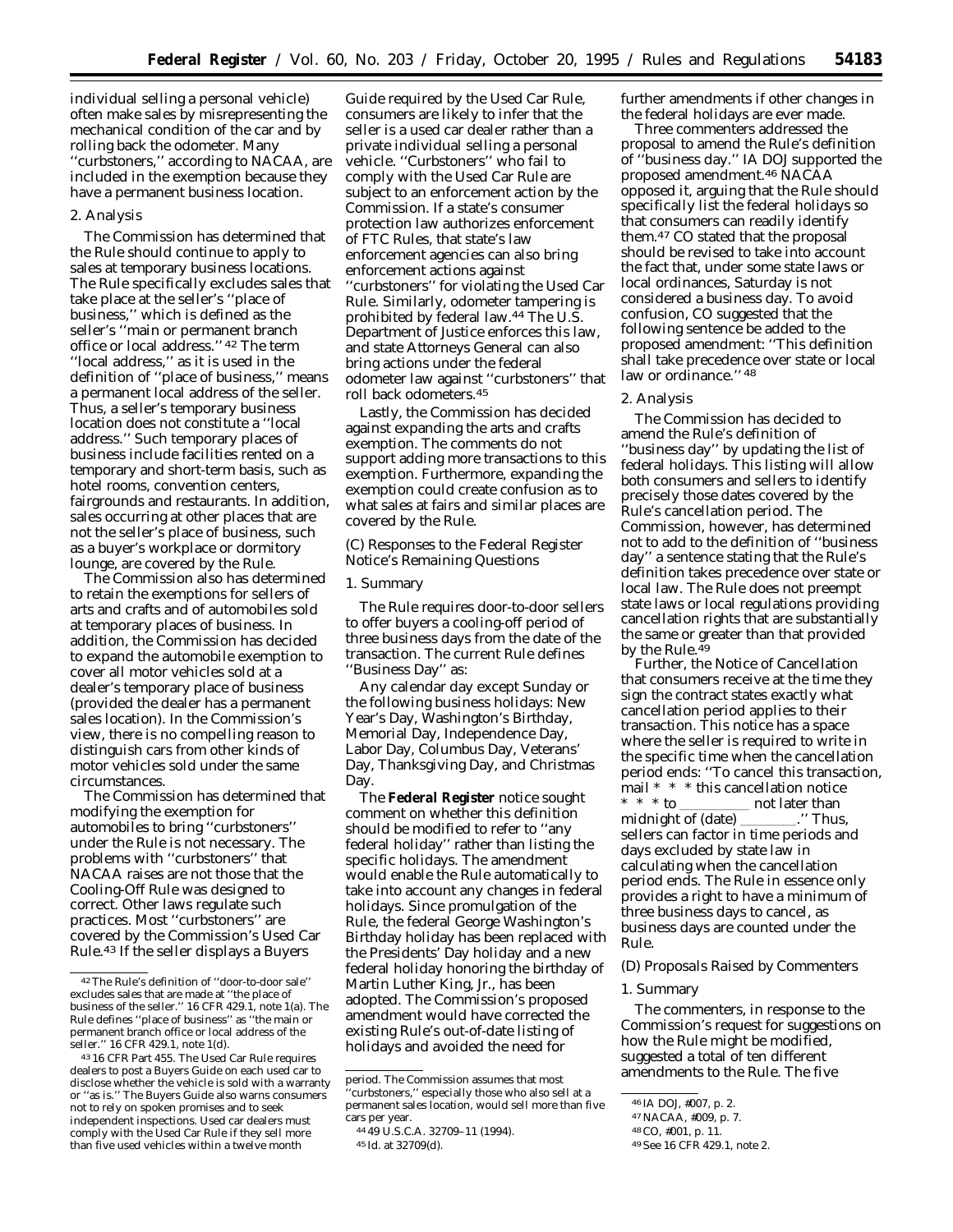commenters representing sellers recommended that the Commission amend the Rule by: (1) Raising the \$25 minimum; 50 (2) allowing sellers more than 10 days to make refunds;  $51$  (3) requiring sellers to give buyers just a written, not both an oral and a written, notice of cancellation rights; 52 (4) exempting sales of hearing aids at temporary business locations; 53 (5) allowing sellers to substitute ''satisfaction'' or ''money back'' guarantees in place of the Rule's cooling-off period; 54 and (6) allowing sellers and buyers to execute waivers of the Rule in instances in which the buyers want delivery prior to three business days after the transactions.<sup>55</sup>

The five commenters representing buyers recommended amending the Rule to: (1) Allow buyers more than 3 business days to cancel covered sales contracts;  $56$  (2) start the cooling-off period from the date of delivery of goods or services instead of the date of contract 57 or prohibit delivery of goods or providing of services until after expiration of cooling-off period; 58 (3) defer starting the cooling-off period until the seller has complied with all the Rule's provisions; 59 and (4) expand the Rule's coverage to include all telephone and mail order consumer sales transactions or all consumer sales transactions, including those made at sellers' regular places of business.<sup>60</sup>

#### 2. Analysis

The comment suggesting that the minimum dollar amount be raised to reflect the price inflation of goods and services since 1972 appears to be based on the premise that the \$25 minimum was adopted because the Commission in 1972 thought low priced sales were not associated with the kinds of high

53 IHS, #003, pp. 2–4. IHS requested that sales of hearing aids at temporary business locations be exempted from the Rule. The exemption is justified, contended IHS, because (1) hearing aids are medical devices regulated by the United States Food and Drug Administration (''FDA''), (2) most states require hearing aid providers to be licensed, and (3) most hearing aid providers in this country offer 30 day trial rental options.

58UAW–GM, #005, p. 1.

59UAW–GM, #005, p. 2; NACAA, #009, p. 3. 60 IA DOJ, #007, pp. 2–4 (telephone solicitations); LASOD, #008, pp. 1–2 (telephone and mail order solicitations and possibly all sales solicitations); NACAA, #009, p. 3 (telephone, facsimile machine and computer modem solicitations). In addition, DSA, #006, p. 3, a representative of sellers, stated that it ''does not oppose reasonable extension of the Rule to telephone sales.

pressure tactics the Rule was meant to prevent. In fact, however, this was not the Commission's reason for adopting the \$25 minimum. The Commission's principal purpose in adopting the \$25 minimum was ''to exclude sales by milkmen, laundrymen and other route salesmen'' 61 (*i.e.,* sales occurring between the same seller and buyer on an ongoing basis). The commenter did not offer evidence that other low priced items, sold door-to-door on a one-time basis, would not be associated with such high pressure sales tactics if they were exempted from the Rule. There is insufficient evidence justifying amendment of this provision.

Another comment urged that the Commission delete the Rule provision requiring sellers to give oral notice of the right to cancel. This comment asserted that the oral notice requirement could harm sellers because buyers might falsely allege that no oral notice was given in order to acquire a longer cancellation period. In addition, the comment contended that the oral notice requirement is an unnecessary duplication of the written notices.

The notion that consumers can lengthen the cancellation period by denying that they received the oral notice is incorrect. The cancellation period only runs for three business days from the date of the transaction. Merely requiring a written disclosure could make it easier for those using high pressure sales pitches to keep buyers unaware of the three-day cancellation period. Accordingly, the Commission is retaining the requirement that sellers give both written and oral notice of the right to cancel.

The requested exemption for hearing aids would be appropriate only if there were reliable and persuasive evidence showing that application of the Rule to such transactions is not necessary to prevent the practices prohibited by the Rule. Removing the protections of the Cooling-off Rule from sales of hearing aids at temporary business locations may adversely affect older consumers.62 Two of the eleven enforcement actions the Commission has brought alleging violations of the Rule concerned sales of hearing aids to elderly people. There is insufficient evidence to justify such an exemption. The Commission therefore at this time is not exempting sales of hearing aids at temporary business locations.

When the Commission issued the Rule, it considered and rejected

suggestions that sellers be allowed more than ten days to make the required refund 63 or that they be allowed to substitute ''satisfaction guarantees'' for the Rule's right to cancel 64 or be allowed to get buyers to waive their right to a cancellation period in order to get fast delivery.65 The Commission's decision to require a ten-day period for making refunds took into account the possibility of the seller being injured by having made a refund while, unknown to the seller, the buyer stops payment on the check.66 The comments did not offer new evidence or arguments on these issues. Therefore, the Commission has determined to take no action on the suggestions.

Although some commenters recommended a longer cooling-off period or expanding the Rule's coverage to all telephone and mail order solicitations, or even to all solicitations, they did not provide evidence that such changes would be necessary to correct the problems that the Rule was issued to address. The Cooling-Off Rule was not intended to be a federal ''satisfaction guarantee'' requirement or ''buyers' remorse'' insurance program. When it issued the Rule in 1972, the Commission considered, but rejected, such proposals.<sup>67</sup> The Rule instead has the limited purpose of correcting the specific problem of sales being obtained through high pressure and deceptive sales tactics used on consumers at times and places in which consumers typically may not expect to be solicited for sales and find it difficult to extricate themselves from the situation. Further, with respect to telephone solicitations, the Commission has addressed the issue of abusive and fraudulent practices in a separate proceeding. On August 16, 1995, the Commission promulgated a trade regulation rule governing telemarketing practices. This rule becomes effective on December 31, 1995.68 Moreover, in mail order solicitations consumers can, more easily than in door-to-door sales, avoid or ignore unwanted sales pitches. They can simply not read or respond to the mailed sales literature. The Commission therefore continues to believe that the present Rule provides ample protection for buyers without placing undue burdens on sellers.

UAW–GM suggested that the Rule be amended to prohibit the delivery of

<sup>50</sup>WMI, #010, p. 1.

<sup>51</sup>CO, #001, pp. 7–8; WMI, #010, pp. 1–2.

<sup>52</sup>CO, #001, p. 4–6.

<sup>54</sup> DSA, #006, pp. 2–3.

<sup>55</sup>CO, #001, pp. 9–10.

<sup>56</sup>AARP, #002, pp. 3–4; NACAA, #009, p. 3.

<sup>57</sup>NACAA, #009, p. 2.

<sup>61</sup> 37 FR 22935, 22945 (Oct. 26, 1972). 62 IHS noted in its comment that older consumers make up the major percentage of hearing aid customers.

<sup>63</sup> 37 FR 22935, 22952 (1972).

<sup>64</sup> *Id.* at 22947–48.

<sup>65</sup> *Id.* at 22952–53.

<sup>66</sup> *Id.* at 22952.

<sup>67</sup> 37 FR 22935, 22947 (Oct. 26, 1972).

<sup>68</sup>Telemarketing Sales Rule, 60 FR 43842 (Aug. 23, 1995).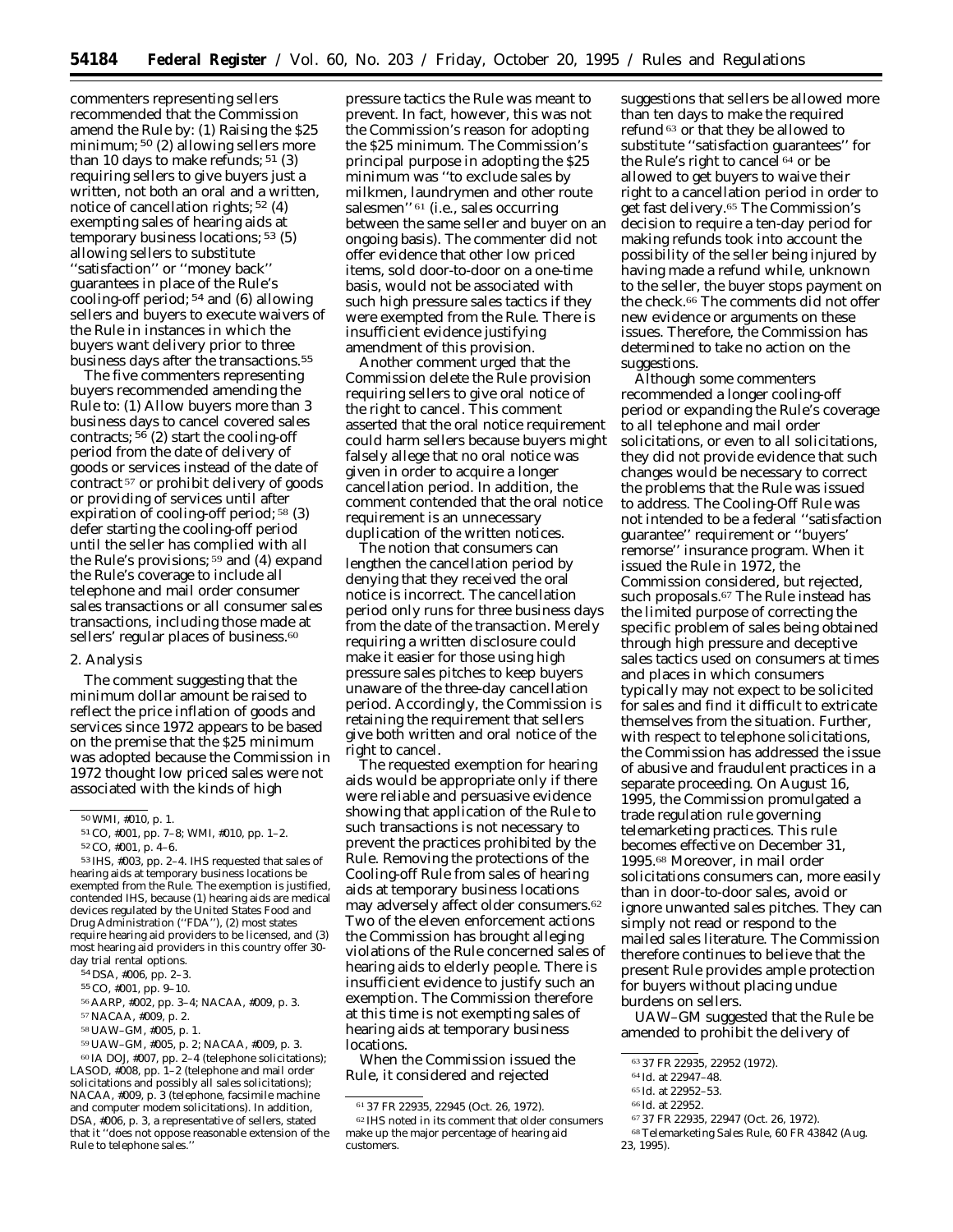goods or the providing of services until expiration of the cooling-off period. The commenter stated that, in its experience, once work has started or goods have been delivered, buyers think they no longer have a right to cancel. No evidence was submitted showing how widespread such a misunderstanding might be. The short, six-paragraph ''Notice of Cancellation'' required by the Rule to be given to every buyer describes in detail what should be done when a buyer cancels a sale after goods have been delivered. Accordingly, the Commission has determined to take no action on this suggestion.

Another comment proposed that the cooling-off period continue until the seller has complied with all the notice provisions of the Rule. The Commission specifically rejected a similar proposal when the Rule was issued because it determined that the incorporation of a remedial or punitive provision in the Rule for prospective violators was not necessary or appropriate.69 The Commission stated further that, although an extension of the cooling-off period could be an appropriate remedy to include in an order against a seller that had violated the Rule, the rulemaking record did not support including such a provision in the Rule itself.70 No new evidence or arguments have been submitted for why the Commission should revisit this issue; therefore, the Commission has determined to take no action on this proposal.

In addition to the proposals for Rule amendments discussed above, three commenters suggested that the Commission interpret the Rule in specific ways and revise the Rule to reflect these interpretations. One comment asked that the Commission specify in the Rule that the envelopes of mailed cancellation notices must be postmarked on or before the third business day after the date the contract is signed.71 The Commission rejects incorporating this requirement in the Rule. The Rule simply requires that cancellation notices be mailed or delivered to sellers by a certain date. Not all mail, not even all first class mail, is postmarked with a date. When exactly any notice was mailed or delivered is an evidentiary question that may be resolved by examining a number of relevant factors, including, but not limited to, a postmark.

Another comment urged the Commission to accept transmission by facsimile machines as coming within

the Rule's term ''mail or deliver.'' 72 The Commission agrees that facsimile transmissions would suffice to meet the Rule's delivery component, provided the buyer can demonstrate what was transmitted and when. A third comment urged the Commission to adopt the presumption used in Ohio in interpreting that state's cooling-off statute, which like the FTC's Rule covers sales made away from the seller's regular place of business. According to this presumption, when initial face-toface negotiations leading to a sale occur outside the seller's regular place of business, the sale is presumed to be covered by the statute, even if the buyer later executes a final agreement at the seller's regular place of business.73 The Rule's definition of ''Door-to-Door Sale'' specifies, however, that sales are covered only if the ''buyer's agreement or offer to purchase'' is made away from the seller's regular place of business. Therefore, the Rule already covers instances in which a seller convinces a buyer, away from the seller's place of business, to make a purchase and then merely memorializes the sale by having the buyer sign the contract at the seller's place of business. The Rule does not, however, cover instances in which initial negotiations or sales solicitations occur away from the seller's place of business and the buyer's agreement is obtained only after arriving at the seller's place of business.<sup>74</sup> The Commission rejects the notion that the Rule should cover such sales. These sales should be viewed as sales that take place at the seller's place of business.

**IV. Discussion of Non-Substantive Amendments Being Adopted**

The Commission has decided to adopt certain non-substantive amendments to the Rule. The following paragraphs discuss these amendments and the reasons for adopting them.

The current Rule is entitled "Cooling-Off Period for Door-to-Door Sales.'' The Commission is amending 16 CFR Part 429 to rename the Rule as ''Cooling-Off Period for Sales Made at Homes or at Certain Other Locations'' to clarify that the Rule covers more than just at-home sales.

The current Rule consists of just one section, 16 CFR 429.1, having nine paragraphs and two ''Notes.'' The Commission is amending the Rule to include the first of these Notes, which contains the Rule's six definitions, as a new section of the Rule entitled ''Definitions.'' and designated 16 CFR

Part 429.0. Further, the Commission is amending the Rule to include the second Note, which concerns the effect of the Rule on state laws and municipal ordinances, as another new section of the Rule entitled ''Effect on State Laws and Municipal Ordinances'' and designated 16 CFR Part 429.2.

The current Rule's definition of the term ''Door-to-Door Sale'' states that the term covers sales ''made at a place other than the place of business of the seller.'' The Commission is amending this definition to add the following parenthetical explanation: ''(*e.g.,* sales at the buyer's residence or at facilities rented on a temporary or short-term basis, such as hotel or motel rooms, convention centers, fairgrounds and restaurants, or sales at the buyer's workplace or in dormitory lounges).'' Amending the Rule to include this parenthetical statement would incorporate into the Rule the interpretations the Commission has provided in various **Federal Register** notices and other official publications.

The current Rule's definition of the term ''Business Day'' has an out-of-date listing of the federal holidays. This list omits Martin Luther King's Birthday and has George Washington's Birthday instead of Presidents' Day. For the reasons described previously, the Commission is amending this provision of the Rule to update the list of federal holidays.

The current Rule does not refer to the two exemptions the Commission has granted certain sellers of automobiles and of arts and crafts. The Commission therefore is also amending the Rule to add a third new section, to be entitled ''Exemptions.'' and designated as 16 CFR Part 429.3, to contain the exemptions granted to the Rule. The Commission has determined to expand the exemption for automobiles to all motor vehicles. Thus, section 429.3 will indicate that the exemption applies to sellers of motor vehicles who have at least one permanent place of business.

Section 429.1(b) of the current Rule includes a sample of the required ''Notice of Cancellation'' that is printed in all upper case boldface type. The Rule only specifies the type size (ten point), the typeface (boldface), and the language (the same as that used in the contract) of the Notice.75 The Rule does not specify any type style for the Notice or whether its type must be all uppercase or not. The example of the Notice shown in 16 CFR Part 429 is, however, in all uppercase type and sellers may think that such a format is required or preferred by the

<sup>69</sup> *Id.* at 37 FR 22935, 22957 (Oct. 26, 1972). 70 *Id.*

<sup>71</sup>CO, #001, pp 2–3.

<sup>72</sup>NACAA, #001, p. 3.

<sup>73</sup>LASOD, #008, p. 2.

<sup>74</sup>See 16 CFR 429.1, note 1(a)(1). 75 16 CFR 429.1(b).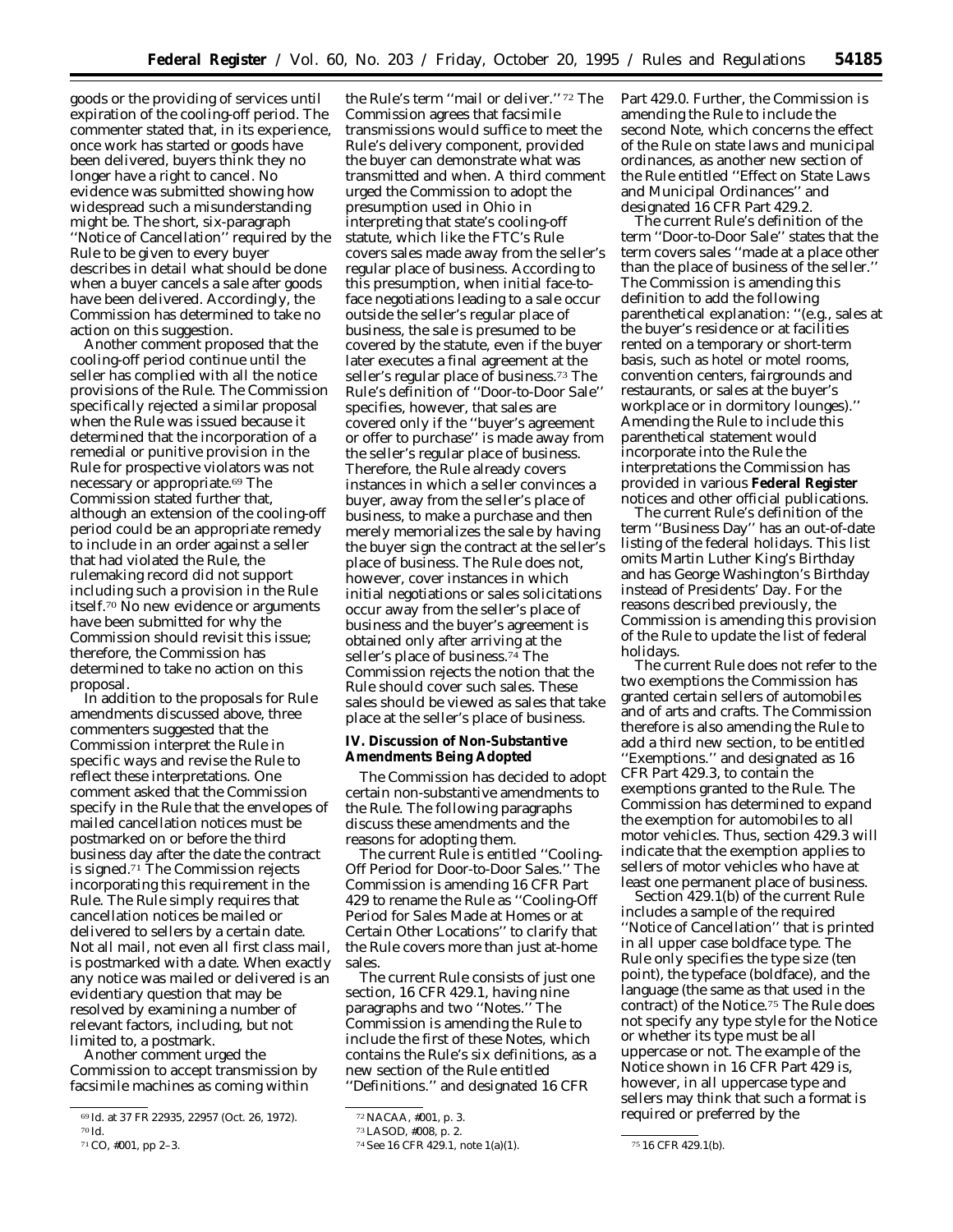Commission. A combination of upper and lowercase type is generally regarded by experts as easier to read.76 The Commission, therefore, is revising the sample notice so that it will instead appear in a combination of upper and lower case boldface type, thereby making the sample notice more readable. Sellers may, however, continue to use stocks of ''Notices of Cancellation'' printed with an all uppercase typeface.

The current Rule repeatedly uses masculine pronouns when referring to buyers. The Commission is amending the Rule to change the pronouns ''he,'' ''his,'' and ''him,'' wherever they appear, to gender neutral terms like ''the buyer" or "the buyer's."

**List of Subjects in 16 CFR Part 429**

Door-to-door sales; Trade practices.

#### **Text of Amendments**

For the reasons set forth in the preamble, 16 CFR Part 429 is amended to read as follows:

1. The heading of part 429 is revised to read as follows:

# **PART 429—RULE CONCERNING COOLING-OFF PERIOD FOR SALES MADE AT HOMES OR AT CERTAIN OTHER LOCATIONS**

2. Further, the authority citation for part 429 is added to read as follows:

**Authority:** Sections 1–23, FTC Act, 15 U.S.C.  $41-\frac{5}{6}8$ .

3. Further, section 429.1 is amended by revising paragraphs (b), (d), (e) and (i) and by removing the authority citation following the section to read as follows:

## **§ 429.1 The Rule.**

\* \* \* \* \* (b) Fail to furnish each buyer, at the time the buyer signs the door-to-door sales contract or otherwise agrees to buy consumer goods or services from the seller, a completed form in duplicate, captioned either ''NOTICE OF RIGHT TO CANCEL'' or ''NOTICE OF CANCELLATION,'' which shall (where applicable) contain in ten point bold face type the following information and statements in the same language, *e.g.,* Spanish, as that used in the contract.

## **Notice of Cancellation**

[enter date of transaction]

### (Date)

You may CANCEL this transaction, without any Penalty or Obligation, within

THREE BUSINESS DAYS from the above date.

If you cancel, any property traded in, any payments made by you under the contract or sale, and any negotiable instrument executed by you will be returned within TEN BUSINESS DAYS following receipt by the seller of your cancellation notice, and any security interest arising out of the transaction will be cancelled.

If you cancel, you must make available to the seller at your residence, in substantially as good condition as when received, any goods delivered to you under this contract or sale, or you may, if you wish, comply with the instructions of the seller regarding the return shipment of the goods at the seller's expense and risk.

If you do make the goods available to the seller and the seller does not pick them up within 20 days of the date of your Notice of Cancellation, you may retain or dispose of the goods without any further obligation. If you fail to make the goods available to the seller, or if you agree to return the goods to the seller and fail to do so, then you remain liable for performance of all obligations under the contract.

To cancel this transaction, mail or deliver a signed and dated copy of this Cancellation Notice or any other written notice, or send a telegram, to [*Name of seller*], at [*address of seller's place of business*] NOT LATER THAN MIDNIGHT OF [*date*].

I HEREBY CANCEL THIS TRANSACTION. (Date)  $\overline{\phantom{a}}$ 

| (Buyer's signature) |  |  |  |  |  |  |  |
|---------------------|--|--|--|--|--|--|--|
|                     |  |  |  |  |  |  |  |

(d) Include in any door-to-door contract or receipt any confession of judgment or any waiver of any of the rights to which the buyer is entitled under this section including specifically the buyer's right to cancel the sale in accordance with the provisions of this section.

(e) Fail to inform each buyer orally, at the time the buyer signs the contract or purchases the goods or services, of the buyer's right to cancel.

\* \* \* \* \* (i) Fail, within 10 business days of receipt of the buyer's notice of cancellation, to notify the buyer whether the seller intends to repossess or to abandon any shipped or delivered goods.

4. Further, part 429 is amended by redesignating note 1 to § 429.1 as § 429.0 and revising it to read as follows:

#### **§ 429.0 Definitions.**

For the purposes of this part the following definitions shall apply:

(a) *Door-to-Door Sale*—A sale, lease, or rental of consumer goods or services with a purchase price of \$25 or more, whether under single or multiple contracts, in which the seller or his representative personally solicits the sale, including those in response to or following an invitation by the buyer,

and the buyer's agreement or offer to purchase is made at a place other than the place of business of the seller (*e.g.*, sales at the buyer's residence or at facilities rented on a temporary or shortterm basis, such as hotel or motel rooms, convention centers, fairgrounds and restaurants, or sales at the buyer's workplace or in dormitory lounges). The term ''door-to-door sale'' does not include a transaction:

(1) Made pursuant to prior negotiations in the course of a visit by the buyer to a retail business establishment having a fixed permanent location where the goods are exhibited or the services are offered for sale on a continuing basis; or

(2) In which the consumer is accorded the right of rescission by the provisions of the Consumer Credit Protection Act (15 U.S.C. 1635) or regulations issued pursuant thereto; or

(3) In which the buyer has initiated the contact and the goods or services are needed to meet a bona fide immediate personal emergency of the buyer, and the buyer furnishes the seller with a separate dated and signed personal statement in the buyer's handwriting describing the situation requiring immediate remedy and expressly acknowledging and waiving the right to cancel the sale within 3 business days; or

(4) Conducted and consummated entirely by mail or telephone; and without any other contact between the buyer and the seller or its representative prior to delivery of the goods or performance of the services; or

(5) In which the buyer has initiated the contact and specifically requested the seller to visit the buyer's home for the purpose of repairing or performing maintenance upon the buyer's personal property. If, in the course of such a visit, the seller sells the buyer the right to receive additional services or goods other than replacement parts necessarily used in performing the maintenance or in making the repairs, the sale of those additional goods or services would not fall within this exclusion; or

(6) Pertaining to the sale or rental of real property, to the sale of insurance, or to the sale of securities or commodities by a broker-dealer registered with the Securities and Exchange Commission.

(b) *Consumer Goods or Services*— Goods or services purchased, leased, or rented primarily for personal, family, or household purposes, including courses of instruction or training regardless of the purpose for which they are taken.

(c) *Seller*—Any person, partnership, corporation, or association engaged in

<sup>76</sup>The University of Chicago, *Chicago Manual of Style: The Essential Guide for Writers, Editors, and Publishers.* 14th Ed. University of Chicago Press, Chicago, Ill., 1993.